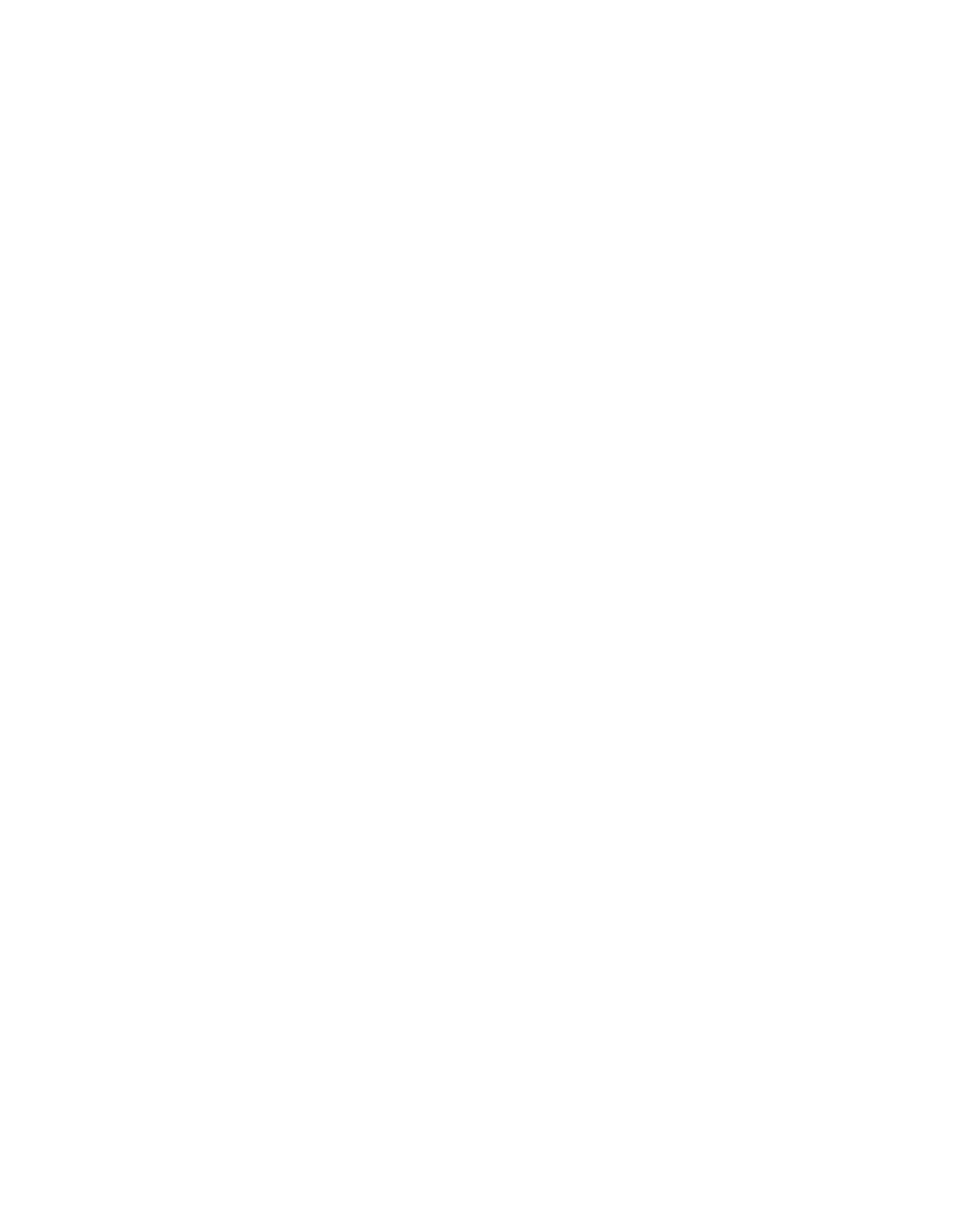the micro-controller.

Fig. 2 shows an overall view of the proposed faultinjection system (FIS). The FIS integrates a system-level verification environment and the fault-injection scheme.

In this study, we handled an electric control unit (ECU) system for vehicle engine control that consists of a vehicle engine with sensors/actuators and the ECU with an SH-2A processor; it can simulate engine revolution control. The mechanical system including the engine, sensors, and actuators is emulated by MATLAB®/Simulink®.<sup>1</sup> The SH-2A processor is emulated by CoMET®.<sup>2</sup>

As shown in Fig. 2, the fault-injection scheme can inject failures based on a precalculated bit error rate (BER) into the internal. Several various failure modes are supported as described in the next section. The fault-injectable bus bridge (FIB) is allocated between the SH-2A core and internal SRAM in the micro-controller; it arbitrates a normal access and false access (injected failure). The FIB intervenes in the memory transactions to destroy access data to the internal SRAM and switches to the failure data pattern when a failure occurs.



Figure 2. The proposed system-level verification environment has a vehicle engine model and controller (ECU) model in which a microcontroller model is included. Faults are injected through a fault-injectable bus bridge on an SH-2A CPU.

The fault case generator (FCG) uses various device parameters such as a supply voltage, temperature, aging, etc.; it generates time-series failure data patterns according to the parameters. The time-series failure data patterns are stored once in the FIB, which then injects the failure data into the memory transactions when accessing the failure address.

## III. MODELING OF FAILURES IN SRAM

In this section, the proposed method for modeling the SRAM failure and implementing the FCG are described in detail. By injecting SRAM's physical behavior from the device level to the system level, the proposed model can reflect the SRAM well as an actual silicon chip.

Inc.

First, SRAM failures and their behaviors at the device level are described in Sections III.A and III.B, respectively. Subsequently, the proposed fault injection flow is described in Section III.C. Next, a modeling method for the SRAM behavior at the device level is presented in Section III.D. Finally, the FCG that generates failure memory data patterns is stated in Section III.E.

## *A. Failures in SRAM*

Failures in SRAM are categorized as read margin failure, write margin failure, soft error, and access time violation.

• **Read margin failure**: read operation is signified by a read static noise margin (read SNM) [7]. If the read SNM becomes zero due to a low  $V_{dd}$ , noise source, or destructive readout, the stored datum then flips.

• **Write margin failure**: write operation is explained by a write-trip point (WTP) as a metric  $(=$  write margin) [8]. The WTP indicates the maximum voltage that can write "0" to a memory cell and hen flip an internal datum.

• **Soft error**: an alpha ray or neutron collides against SRAM on an LSI at a certain probability. As a result, a noise current flows through transistors. Data inversions often occur in SRAM around the collision point.

• **Access time violation**: occurs when a differential voltage between bitlines is small and a sense amplifier cannot sense it within a predetermined acceptable time. The access time violation is dependent on the clock frequency and timing guard band. This failure type was not considered in this study because it is dependent on the clock frequency. The read SNM, write margin, and soft error are dominant at low operating frequencies.

### *B. Behavior of SRAM failures on a device level*

To inject the SRAM failure and estimate the system-level verification, modeling the SRAM failures are necessary. Fig. 3 shows the failure pattern examples of the read/write margin failure and soft error.

The read margin failure emerges as a destructive readout; the stored datum in a memory cell flips when the datum with no read margin is read out. The failure (flipped datum) lasts until it is rewritten.

The write margin failure occurs when there is an attempt to write a memory cell with no write margin. In the write operation, the memory cell with no write margin cell does not flip to the write datum. This failure lasts until the flipped memory cell is normally written, similar to the read margin failure.

The read/write margin failure is mainly caused by process variations including random and systematic variations, aging of the transistor device, and fluctuations in the supply voltage and temperature. In addition, the read/write margin failure has a datum dependence: either "0" failure or "1" failure for each memory cell. It is determined by the random variation of transistors in every SRAM memory cell.

 <sup>1</sup> MATLAB®/Simulink® is a registered trademark of The MathWorks,

 $2^{\circ}$  CoMET® is a registered trademark of Synopsys®, Inc.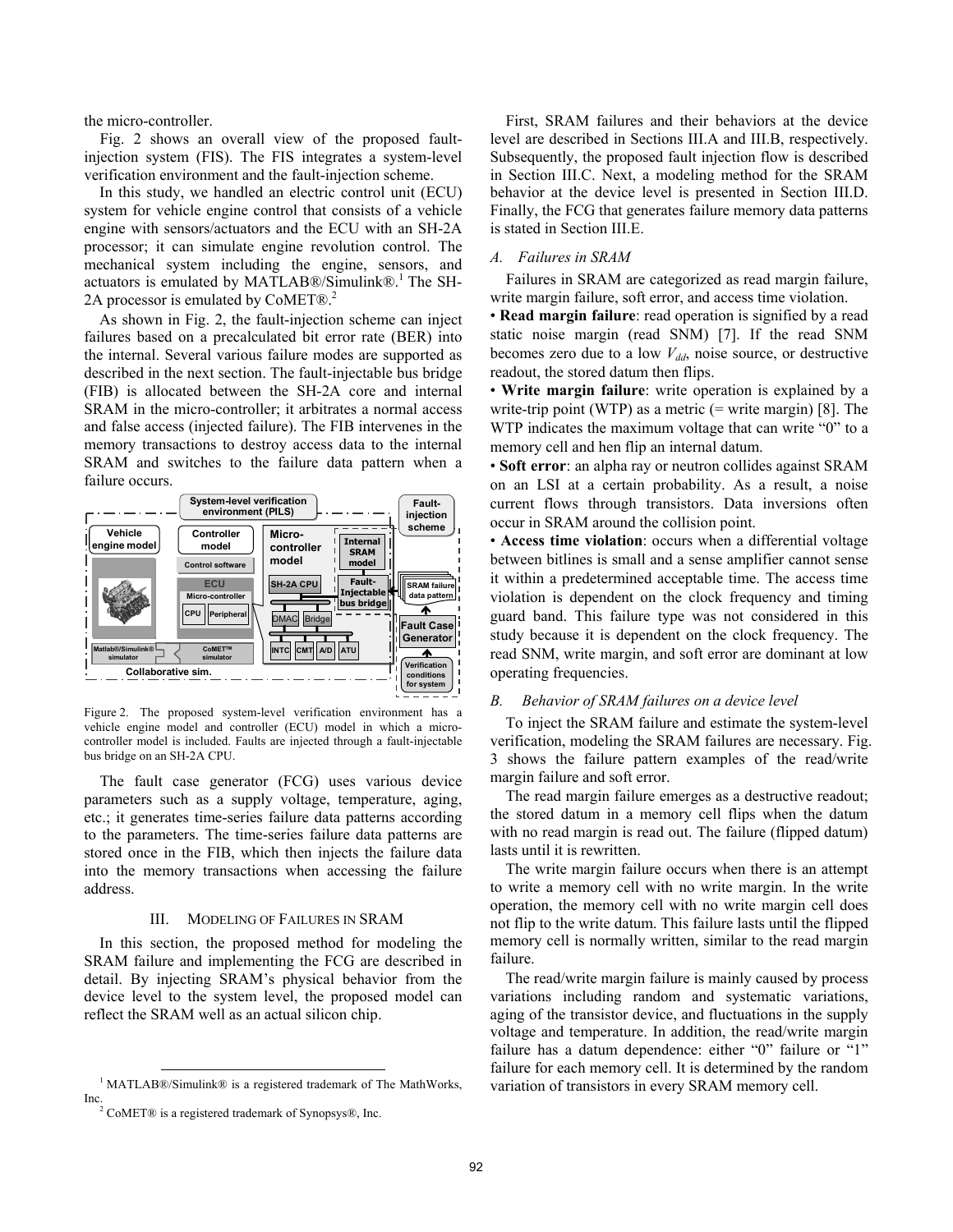The soft error is modeled as a temporarily failure; a datum stored in a memory cell suddenly flips. The failure also lasts until it is rewritten.



Figure 3. Failure pattern examples in SRAM memory cell: read margin failure, write margin failure, and soft error.

# *C. Proposed Fault-Injection Flow for System-Level Verification*



Figure 4. Proposed fault injection scheme flowing from a device level to a system level.

Fig. 4 illustrates the proposed fault-injection flow for the system-level verification, which starts at the device level and ends at the system level. First, on the device level, SPICE Monte Carlo simulations using a transistor-level SRAM netlist are conducted considering various device parameters. In the following subsection, we mention the device parameter. As a result of the Monte Carlo simulations, a SRAM BER library including BERs on various device conditions is obtained. Next, the generated SRAM BER library, the verification condition under which a system LSI designer wants to verify, and information of the virtual chip are used as inputs to the FCG. The virtual chip has information about failure addresses, which are described in detail in the next subsection. Eventually, the FCG calculates and outputs SRAM failure data patterns, which are fed to the PILS as system-level verification.

In this way, the device-level behavior of the SRAM is injected into the system-level verification environment. If another kind of SRAM needs to be evaluated on a system level, it can achieved by creating a new SRAM BER library, and the same fault injection flow is then carried out.

*D. Modeling Failures for System-Level Fault Injection* 



Figure 5. Virtual chip: SRAM failures are randomly distributed across a chip. The data-dependence is also randomized as "0" or "1".



Figure 6. Large-scale verification using the 10,000 virtual chips.

In this subsection, the modeling method for generating SRAM failures is proposed. Fig. 5 shows the basic concept of the virtual chip. In an actual silicon chip, read/write margin failures and soft errors are randomly distributed across the chip; this is because of the random variation derived from transistor physics. The datum-dependence of the read/write margin failure is also determined randomly by the random variation.

In other words, the virtual chip can reproduce the features on an actual silicon chip and thus has repeatability. The failure addresses are determined to be random spatially. The datum-dependences of the read/write margin failure are randomly determined as "0" or "1". The largest advantage of using the virtual chip is the large-scale verification capability. Fig. 6 shows an example of a large-scale verification using 10,000 virtual chips. Each virtual chip has different addresses of failures and thus different reliabilities. The failure addresses may make the virtual chip fail or sometimes not. The FIS with the virtual chip concept can easily perform large-scale verification using a large number of virtual chips without a large number of actual chip samples.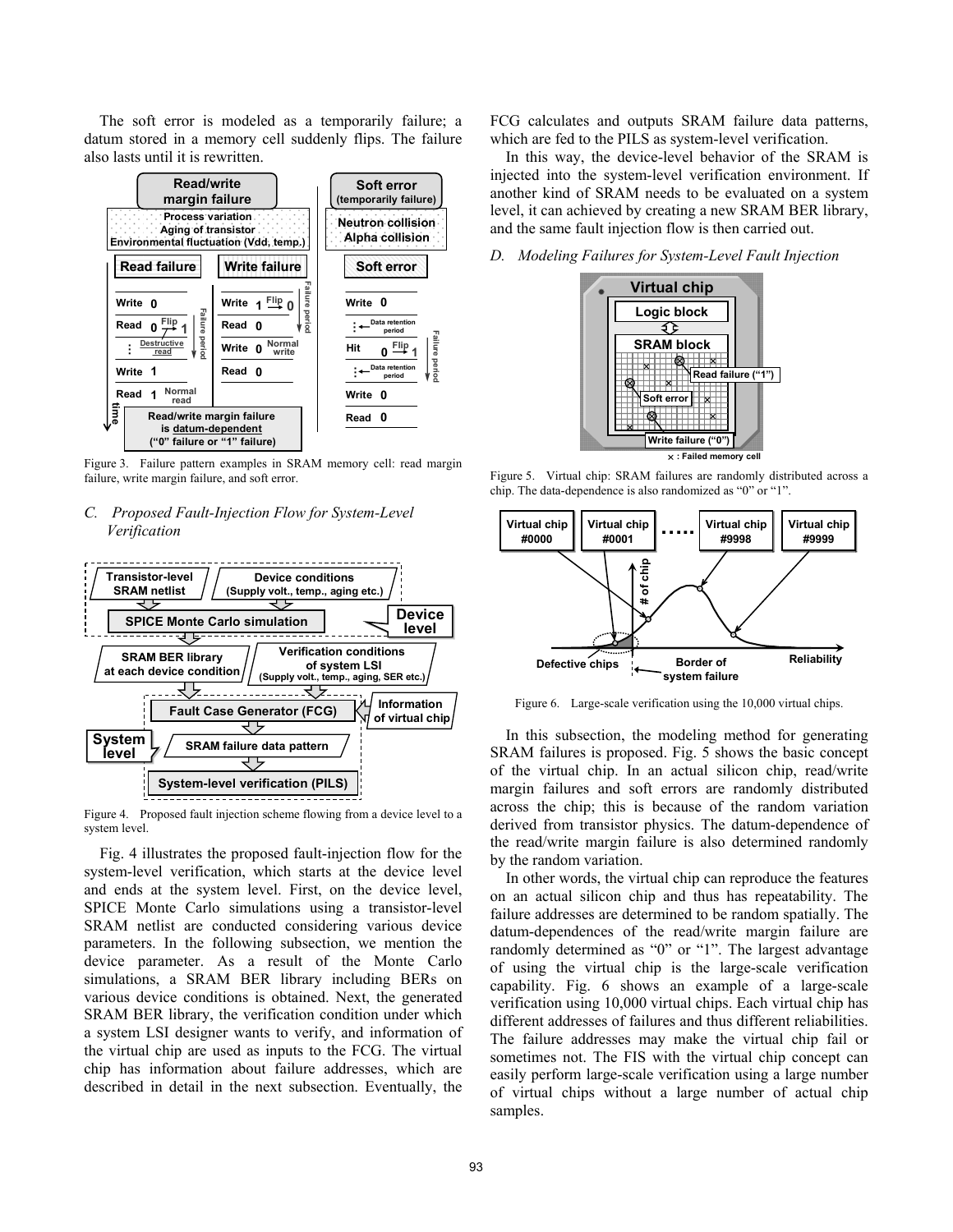## *E. Fault Case Generator*

Fig. 7 shows a block diagram of the FCG. The FCG generates time-series memory failure data patterns as outputs; device parameters can be input to it, including the supply voltages, operating temperature, process variation (standard deviation of threshold voltage  $\sigma_{Vth}$ ), aging in the PMOS transistor (decrease in threshold voltage  $\Delta V_{th}$ ), soft error rate, SRAM capacity, information of a virtual chip, and BER library obtained by SPICE Monte Carlo simulations. The supply voltage and operating temperature are time-series parameters; the others are fixed. Arbitrary waveforms for the power supply noise and operating temperature can be used as inputs to the FCG.



Figure 7. Fault Case Generator.

After receiving inputs, the FCG stores the SRAM BER library in the BER table, and the BER table queries a BER that corresponds to the input device parameters. The SRAM failure data pattern generator generates time-series failure data patterns based on the BER coming from the BER table. The read/write margin failures and soft errors are generated at random addresses.

### IV. 7T/14T DEPENDABLE SRAM

### *A. 7T/14T SRAM*

Fig. 8 depicts the 7T/14T SRAM memory cell (14T for two memory cells) [9]. Two PMOSs are added to internal nodes ("N00 and N10", "N01 and N11") in a pair of conventional 6T SRAM memory cells, as shown in Fig. 9. The area overhead the 7T memory cell is 11% greater than that of the conventional 6T memory cell.

The 7T/14T memory cells have two modes, as shown in Table I.

• Normal mode (7T): the additional transistors are turned off  $(CL = "H")$ ; the 7T cell acts as a conventional 6T cell.

• Dependable mode (14T): the additional transistors are turned on  $(CL = "L")$ ; the internal nodes are shared by the bitcell pair. In write operation, both WL0 and WL1 are driven, but in read operation, either WL0 or WL1 is asserted, which ensures stable operation.

In the normal mode, a one-bit datum is stored in one memory cell, which means it is more area-efficient. In the dependable mode, a one-bit datum is stored in two memory cells, although the reliability of the information differs from that of the normal mode. The "more dependable with less failure rate" information is obtainable by combining two memory cells [9]. In addition, the 14T dependable mode has better soft-error tolerance than the 7T normal mode because its internal node has more capacitance.



Figure 8. 7T/14T memory cell pair.



Figure 9. Conventional 6T memory cell.

TABLE I. TWO MODES IN 7T/14T MEMORY CELL.

|  |                       | # of memory cells<br>comprising 1 bit | # of WL<br>drives | CL.         |
|--|-----------------------|---------------------------------------|-------------------|-------------|
|  | Normal                | 1 $(7T/bit)$                          |                   | Off $("H")$ |
|  | Dependable<br>(read)  | 2 (14T/bit)                           |                   | On $("L")$  |
|  | Dependable<br>(write) | 2 (14T/bit)                           | 2                 | On ("L")    |

#### *B. Bit Error Rate(BER)*

Fig. 10(a) illustrates a bit error rate in the read operation. The SNM is used as a metric to evaluate read BERs. The dependable mode works fine below 0.60 V with a BER of  $10^{-8}$  kept even in the worst-case condition (FS corner, 125°C). The minimum operating voltage and BER are improved by 0.21 V and  $1.9 \times 10^{-5}$  in comparison with the 6T cell (and thus with the 7T normal mode). The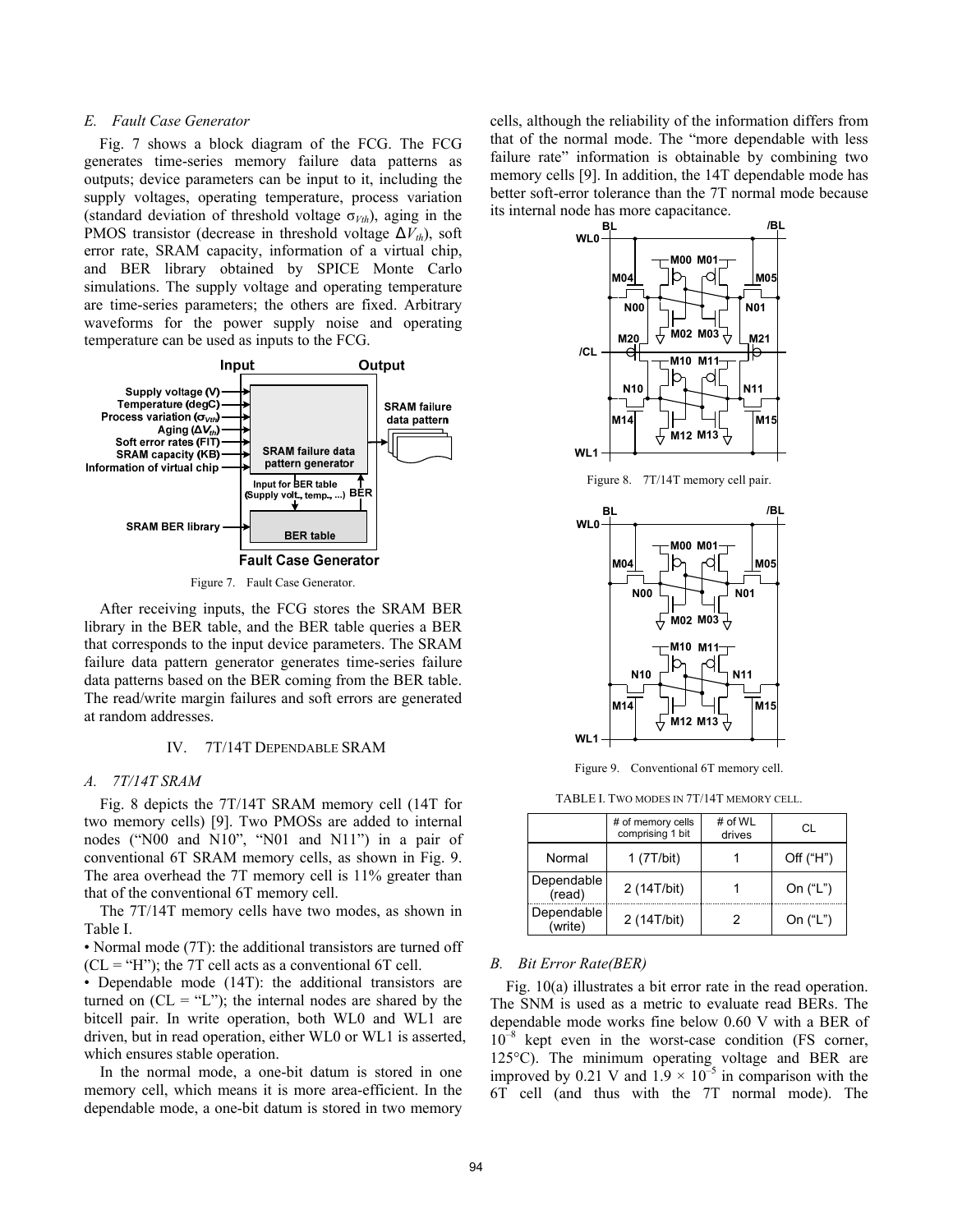dependable mode is the most reliable in the read operation.

Fig. 10(b) is a BER in the write operation (worst-case condition: FS corner, –40°C). The WTP is used as a metric to evaluate write BERs. In the dependable mode, the conductance of the access transistors is doubled, and variation is suppressed. Thereby, the write margin becomes larger. The proposed memory cell functions at 0.69 V with a BER of  $10^{-8}$  kept. The minimum operating voltage and BER are improved by 0.26 V and  $5.5 \times 10^{-4}$  compared with the normal mode.



Figure 10. Bit error rates (BERs): (a) read operation and (b) write operation. The respective "6T" and "14T" signify the conventional 6T memory cell and 14T dependable mode in the 7T/14T memory cells. Note that the performance of 7T is the same as 6T.

### V. SYSTEM-LEVEL EVALUATION

To evaluate the proposed FIS integrated with the faultinjection scheme and system-level verification environment, we used the vehicle engine control ECU system embedded SH-2A processor shown in Fig. 2. In this evaluation, we used the conventional 6T SRAM and 7T/14T dependable SRAM as internal SRAM of ECU. Vehicle engine control software first ran on the ECU, and faults were injected to the internal SRAM in the ECU running the vehicle engine control software. With the fault-injection to the internal SRAM, operating stabilities of vehicle engine control ECU system using the 6T SRAM and the 7T/14T SRAM can be evaluated and compared. Note that the dependable mode is used in the evaluation using the 7T/14T SRAM.

## *A. Evaluation Methodology*

Abnormal termination of the vehicle engine control software is judged in two ways: a watchdog timer interruption triggered by a runaway of the software and an access violation to an illegal address. A normal termination is judged as when no abnormal termination occurs within the predefined execution time. Note that abnormal behavior of the mechanical system was not considered in this study, only the behavior of the electric system.

The BERs of the 6T SRAM and 7T/14T SRAM were calculated in a 65-nm process as presented in Section V.B. The process corner is a TT corner. For the degree of aging of the transistor, we assumed a degradation of PMOS threshold voltage as –24mV assuming a 10-year aging by NBTI [10].

Table II summarizes the parameters for the system-level evaluation of the FIS. In the actual silicon chip, mapping of SRAM failure points differed for each chip. As a result, the impact of SRAM failures in each chip to the operating stability of each system was quite unique. Thus, to evaluate the functional safety of the system, exhaustive system-level failure analysis for a large number of chips is necessary. In this evaluation, we generated and evaluated 1050 virtual chips. To verify the functional safety, evaluations for more virtual chips are required. We leave such a large-scale evaluation to future work.

In this evaluation, inputs of supply voltages and operating temperatures did not change in time. We evaluated static supply voltage (DC) and operating temperature characteristics for the abnormal termination of system. As a result of the evaluation, knowledge of the operating range for evaluating the functional safety of the system can be obtained. The ranges of supply voltage and operating temperature evaluated are shown in Table II.

| # of virtual chips                                | 1,050                  |  |
|---------------------------------------------------|------------------------|--|
| <b>Execution time</b>                             | $10$ sec.              |  |
| Range of supply voltage                           | 0.4V to 0.8V           |  |
| Range of temperature                              | $-50$ degC to 150 degC |  |
| $\sigma_{Vth}$ of PMOS, NMOS<br>(L=60nm, W=120nm) | 40mV, 30mV             |  |
| Delta Vth of PMOS (aging)                         | $-24mV$                |  |
| Soft error rate                                   | 300 FIT                |  |

TABLE II. PARAMETERS FOR SYSTEM-LEVEL EVALUATION

## *B. Evaluation Result*

Fig. 11 signifies the evaluation result of the abnormal termination rates in the vehicle engine control ECU system. The evaluation results using the 6T SRAM and 7T/14T SRAM as the internal SRAM of ECU are shown in Figs. 11(a) and (c) and 11(b) and (d), respectively. Figs. 11(c) and (d) are plotted on three-dimensional logarithmic graphs. In